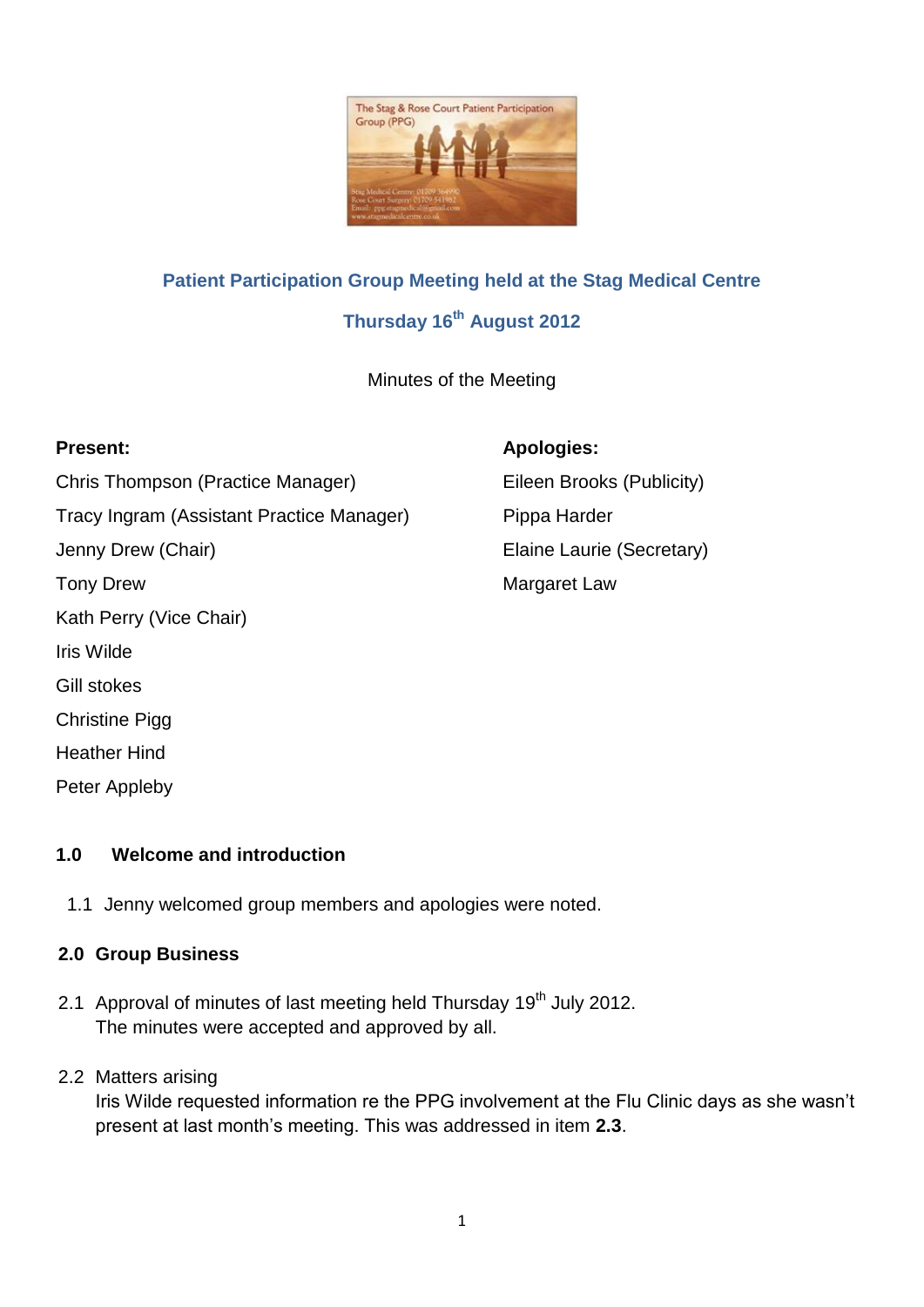# 2.3 **PPG Open Days on Flu Clinic dates 28th Sept.& 5th October 2012**

Flu clinic days September 28<sup>th</sup> and 5<sup>th</sup> October 2012 9am to 4pm were confirmed Heather Hind and Elaine Laurie have kindly volunteered to organise the day for the PPG. We will promote the PPG with hand-outs at the flu clinics which will include:

- One of our new business type cards with information on the group and practice (which the group agreed to adopt the PPG logo – (**see above**).
- Copies of the NHS Constitution and the NICE Guidelines Experiencing good NHS care: What you can expect.
- Touch screen hand held equipment to enable PPG members to ask patients if they will complete our second shorter GP practice survey whilst visiting the Flu Clinic (see **any other business**)

Tracy Ingram put forward a request for fund raising for the **MacMillan Nurses** and the **Cancer Care Centre** in Rotherham. Although Fund raising was dismissed at the last meeting because the Hospice has a table at the clinic for their fundraising it was unanimously agreed the PPG would do this as follows:

Coffee/tea would be provided by the practice.

- Requests for cakes/buns/biscuits were made.
- It was decided the PPG would hold a raffle at each of the Flu clinic days.
- Requests for raffle prizes were made.
- Tracy had sent off for the MacMillan coffee morning fund-raising pack which contains advertising materials.
- A meeting for the 'Flu Group' to finalise details was arranged for  $24<sup>th</sup>$  September 2012 at 6pm at the Stag Medical Centre in the upstairs meeting room. All those involved agreed to give their phone numbers so that Heather could contact them (**see Appendix 1.0**)

# **3.0 Publicity Eileen Brooks**

- 3.1 Jenny explained to the group that Eileen had requested to become a virtual group member due to work commitments. She is still happy to take on the responsibility for the publicity unless anyone else would like to take this on. All present agreed that they would like her to continue with the role as they valued her expertise. **Jenny would convey this to Eileen via email.**
- 3.2 Eileen had produced a press release and wanted comments by the middle of August. It was agreed it would be presented in its current format as no one had disagreed with the content. Jenny agreed to inform Eileen. It was expected the article would be published in the Rotherham Advertiser on a date close to the Flu Clinic days. The piece would also be laminated and available to show patients when they attend the Flu clinic.
- 3.3 Autumn/ winter newsletter now that Eileen was to be a virtual group member the group will need to know how she wants them to be involved in the preparation. **Jenny to liaise with Eileen for her guidance.**

# **4.0 Care Quality Commissions issues-Chris Thompson.**

4.1 Chris and partners are still in the process of submitting our application to the CQC to let them know what is in place at the practice and had nothing further to add at this time.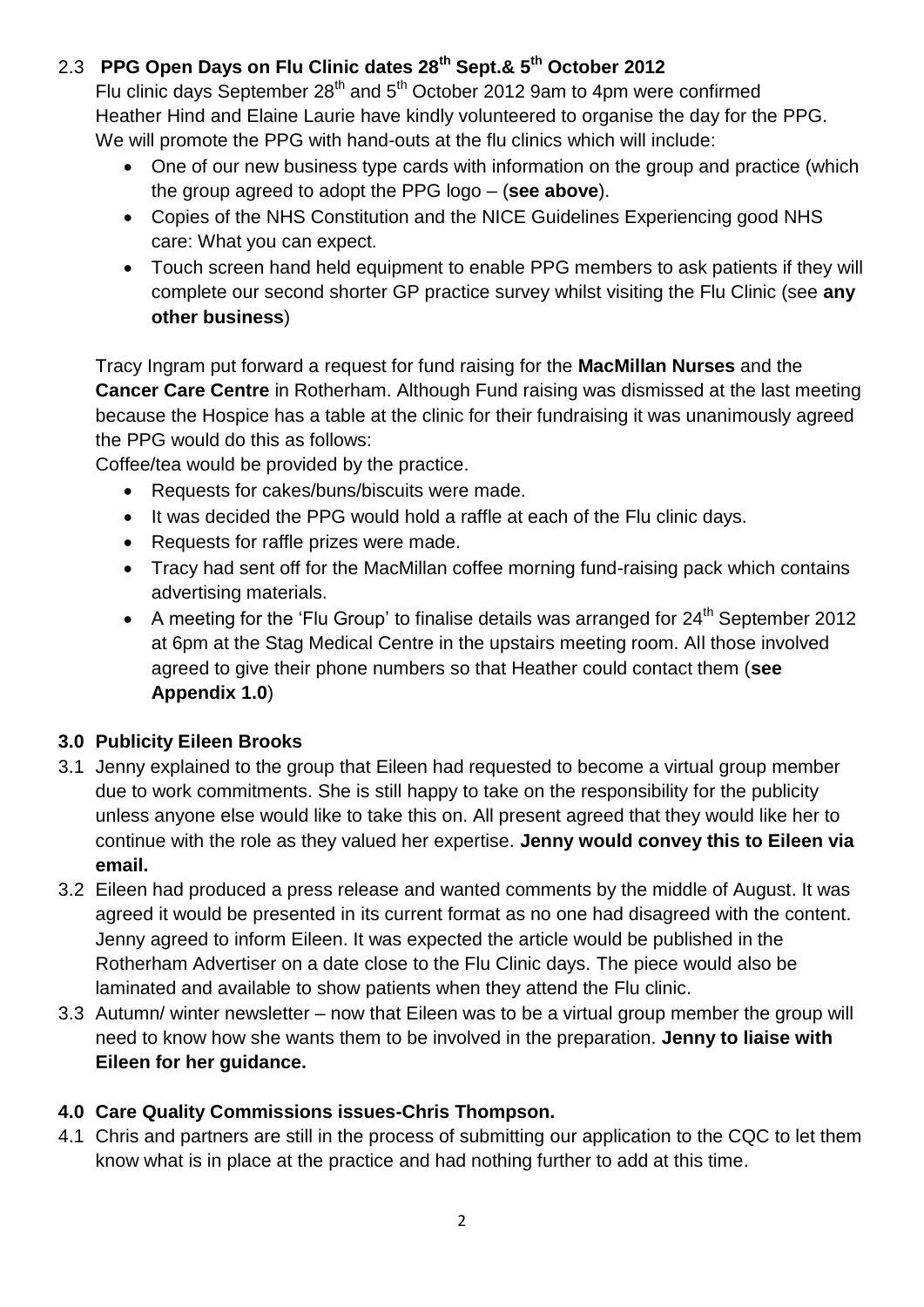4.2 As part of the support group for the yet to be formed PPG Network in Rotherham Jenny is in the process of requesting speakers to attend an event in January 2013. This is for CQC members to inform representatives of Rotherham PPGs about how PPGs can engage patient involvement at the forthcoming CQC GP practice inspections which commence in April 2013.

### **5.0 Website development-Tony Drew**

5.1 Tony presented a print out of the work the sub-group had established. There is a navigation bar which contains various tabs relating to specific parts of the PPG work and all the information is contained under these heads e.g. all the agendas and notes of meeting are now on the website under one of the navigation tabs The profile of the PPG now forms part of the website under a tab. This has been sent to the web publishers and will appear on the website shortly. The photographs of doctors were almost complete and this would put on the website along with other agreed changes sometime in the future. The use of Facebook is still being considered.

#### **6.0 News from the practice.**

- 6.1 The appointments system has to change. The triage system has become unworkable and has to be replaced urgently. Dr Proctor and Chris Thompson are meeting on Friday 17<sup>th</sup> August 2012 to discuss the options.
- 6.2 Dr McWhinnie is on sick leave for at least 8 weeks and locum cover is in place.
- 6.3 An advert for a new female GP closes on 31<sup>st</sup> August 2012.
- 6.4 There is a new F2 doctor in place.
- 6.5 GP training is underway for a paediatric specialist and Dr Quereshi is mentoring this doctor.
- 6.6 Given the uneven patient /doctor ratio and long term sickness of staff the management of the practice is under resourced which is challenging for Chris currently.
- 6.7 The phone lines are now available at Rose Court Surgery from 08.30am.

# **7.0 Any other business.**

- 7.1 Jenny raised the issue of the Virtual PPG. A lot of the group membership is opting to become virtual members. This is not a problem but does limit decisions if the face to face group is not quorate. We need 8 group members including the chair and vice-chair or secretary (or their nominee replacement) to be a quorate group.
- 7.2 We have a list of over 60 email addresses which will form a virtual group along with those who have opted to be virtual members and need to revisit our terms of reference. Jenny proposed this should be done at our Annual General Meeting which will be held in January 2013. By this time it will be much clearer how the virtual and face to face groups are working.
- 7.3 Jenny tabled the questions for the second shorter GP practice survey which are to be placed on the hand held equipment provide by NHS Rotherham. It was suggested there ought to be questions re communication and a comments box. This was agreed to be deferred to the next survey as we wanted to keep the questionnaire short this time around. The use of a hand held device prohibits the use of comments boxes. It was suggested that if patients want to make other comments they could write them down and submit them. All present agreed to the questions with the exception of question 6. Chris took them to send for uploading in readiness for use at the Flu Clinic days.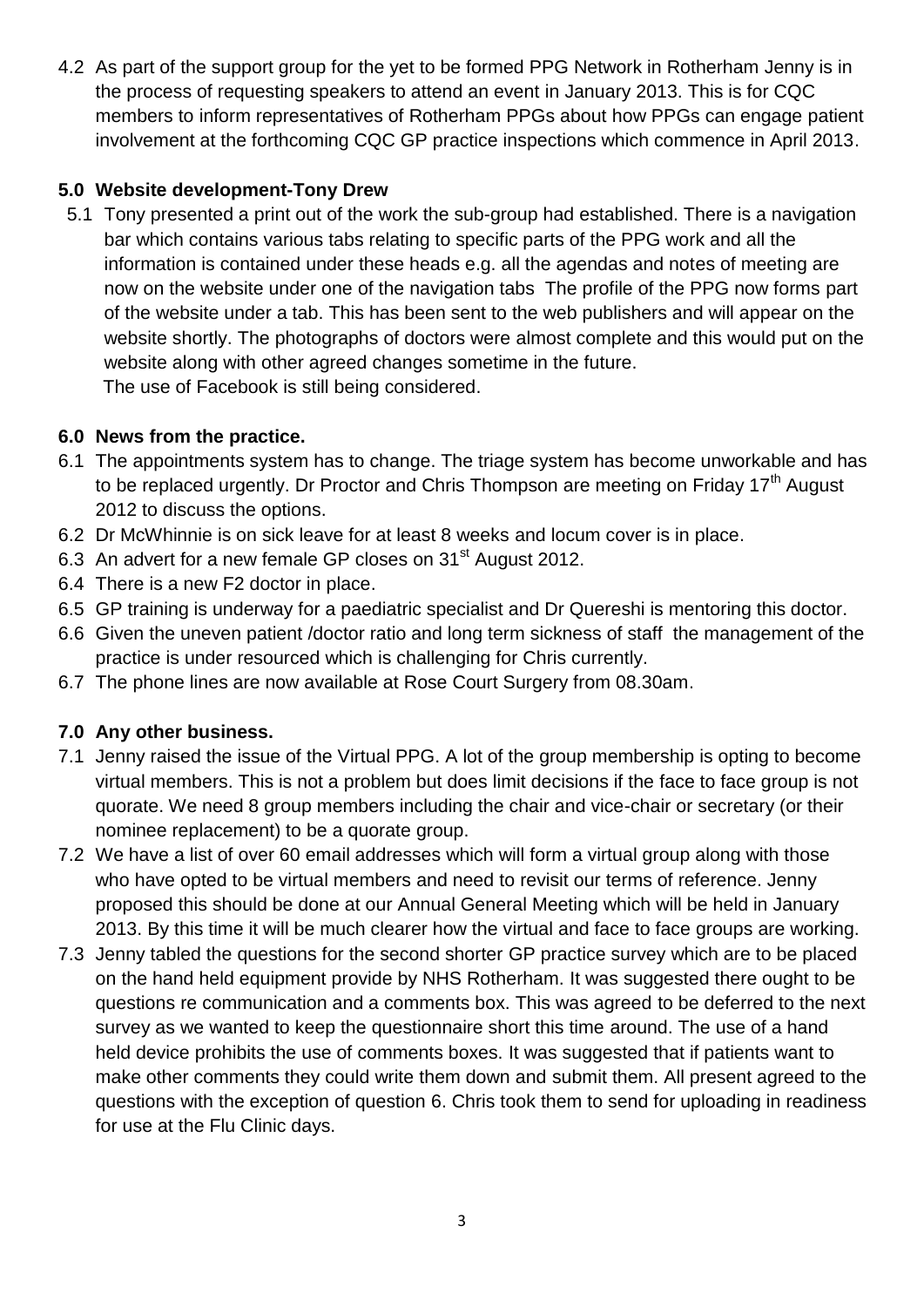- 7.4 The art work from Herringthorpe School children about the Olympics has been taken down now the event is over. We thanked Christine Pigg for organising this and look forward to other displays being available in the future.
- 7.5 Communication and attitudes of receptionist staff was discussed and Chris and Tracy are aware of the issue. They have agreed to the following:
	- Request receptionist staff wear their name badges at all times
	- When answering the phone they will be instructed to say their own name in the introduction to answering all calls.
- 7.6 Jenny suggested we had PPG members meeting and greeting patients at the surgery. Chris agreed and said this could be an option for use at busy times.

# **8.0 Next Meeting Thursday 18th October 2012**

# **PLEASE NOTE THERE WILL BE NO MEETING ON THURSDAY 6TH SEPTEMBER AS MOST OF THE FACE TO FACE GROUP WERE AWAY**.

Forthcoming meetings for remainder of 2012 - Thursday 18<sup>th</sup> October, Thursday 22<sup>nd</sup> November and Thursday 13<sup>th</sup> December.

Meeting closed at 7.15pm.